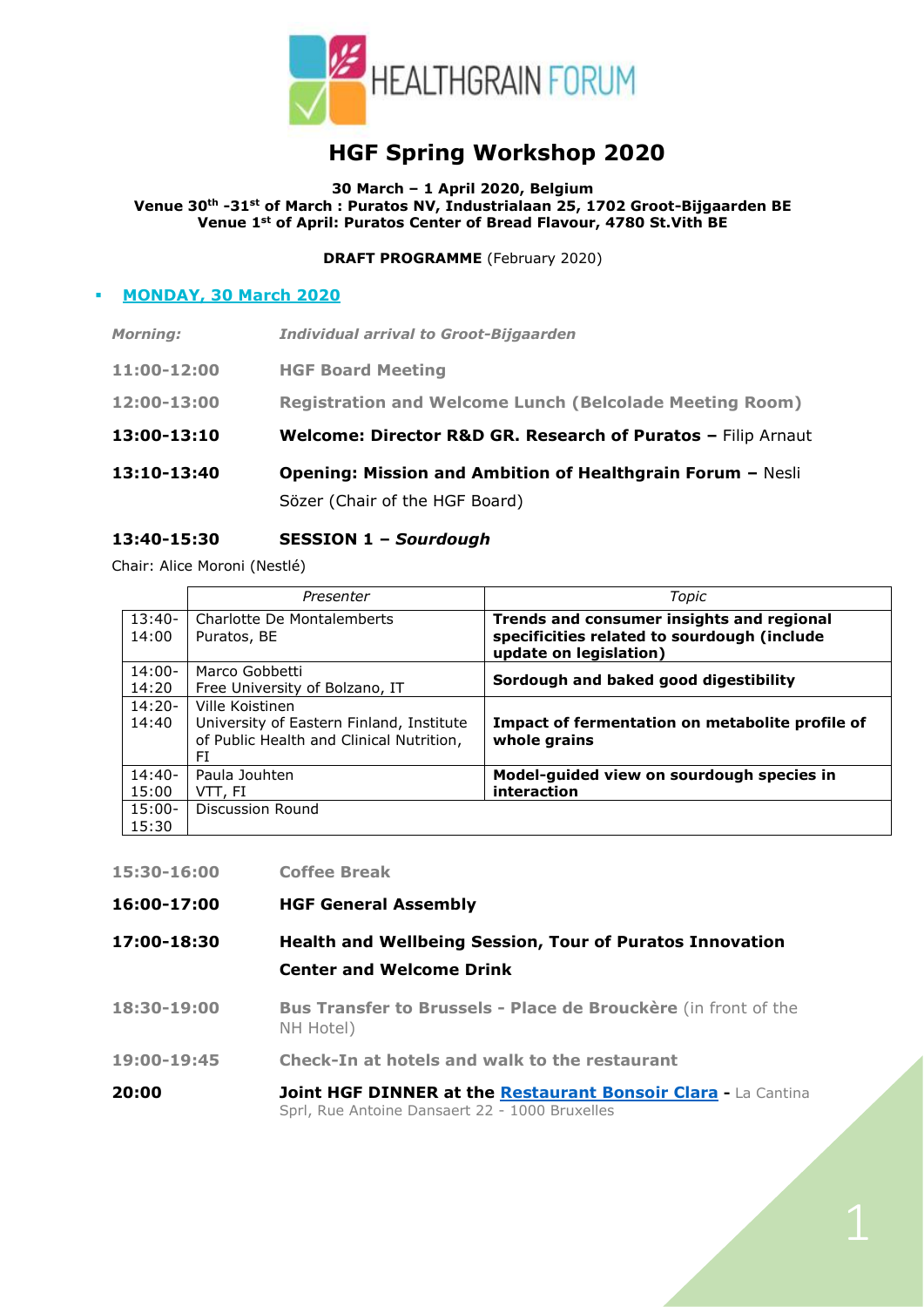

## ▪ **Tuesday, 31 March 2020**

**08:00 Bus Transfer from** *pick up point Place de Brouckère* (in front of the NH Hotel) **to** *Groot-Bijgaarden* 

#### **09:00-11:00 SESSION 2 –** *Wholegrains*

Chair: Jan de Vries (Nutrition Solutions)

|          | Presenter                              | Topic                                         |
|----------|----------------------------------------|-----------------------------------------------|
| 09:00-   | Jan de Vries                           | The Wholegrain initiative                     |
| 09:20    | Nutrition Solutions, NL                |                                               |
| $09:20-$ | Pieter Heirbaut                        | Imagery of cooked grains - how to improve     |
| 09:40    | Puratos, BE                            | palatability                                  |
| $09:40-$ | Linda Zonsbeek                         | Bread from Europe. A great story - a campaign |
| 10:00    | NBC, NL                                | to positively change the image of bread       |
| $10:00-$ | Fred Brouns                            | Well On Wheat - update                        |
| 10:20    | Maastricht University, The Netherlands |                                               |
| $10:20-$ | Filip Arnaut                           | <b>The MARS project</b>                       |
| 10:40    | Puratos, BE                            |                                               |
| $10:40-$ | Discussion Round                       |                                               |
| 11:00    |                                        |                                               |

**11:00-11:30 Coffee Break**

## **11:30-13:00 SESSION 3 –** *Sprouted Grains*

Chair: Jan Delcour (KU Leuven)

|          | Presenter                      | Topic                                           |
|----------|--------------------------------|-------------------------------------------------|
| $11:30-$ | Lysanne Weel                   | Trends and consumer insights on Sprouted grains |
| 11:50    | Puratos, BE                    | (enhancing appreciation via processing)         |
| $11:50-$ | Alice Moroni & Pieter Hierbaut | Outcome of the review on sprouted grains        |
| 12:10    | Nestlé, CH / Puratos, BE       |                                                 |
| $12:10-$ | Elien Lemmens,                 | Sprouting and/or hydrothermal processing of     |
| 12:30    | KU Leuven, BE                  | wheat for improving mineral bio-accessibility   |
| $12:30-$ | <b>Discussion Round</b>        |                                                 |
| 13:00    |                                |                                                 |

**13:00-14:00 Lunch Break (Belcolade Meeting room)**

#### **14:00-16:00 SESSION 4 –** *Plant based proteins and sustainability*

Chair: Giancarlo Riboldi (Barilla) - tbc

|           | Presenter                           | Topic                                                      |
|-----------|-------------------------------------|------------------------------------------------------------|
| $14:00 -$ | Marjukka Kolehmainen                | tbc                                                        |
| 14:20     | University of Eastern Finland, FI   |                                                            |
| $14:20-$  | Cesare Ronchi                       | Cereals sustainable sourcing and marketing:                |
| 14:40     | Barilla, IT                         | <b>Barilla's case study</b>                                |
| $14:40-$  | Pieter Van't Veer                   | Healthy and sustainable diets for 21 <sup>st</sup> century |
| 15:00     | WUR, NL                             | citizens: Grain products, eating patterns and              |
|           |                                     | food systems                                               |
| $15:00-$  | Giacomo Cattaneo & Perrine Blauwens | Saving the brewers grains - realizing the power            |
| 15:20     | AbInBev, BE / Puratos, BE           | of barley through circularity                              |
| $15:20-$  | Discussion Round                    |                                                            |
| 16:00     |                                     |                                                            |

#### **16:00 CLOSING**

*Afternoon: Individual transfer to Brussels and free evening*